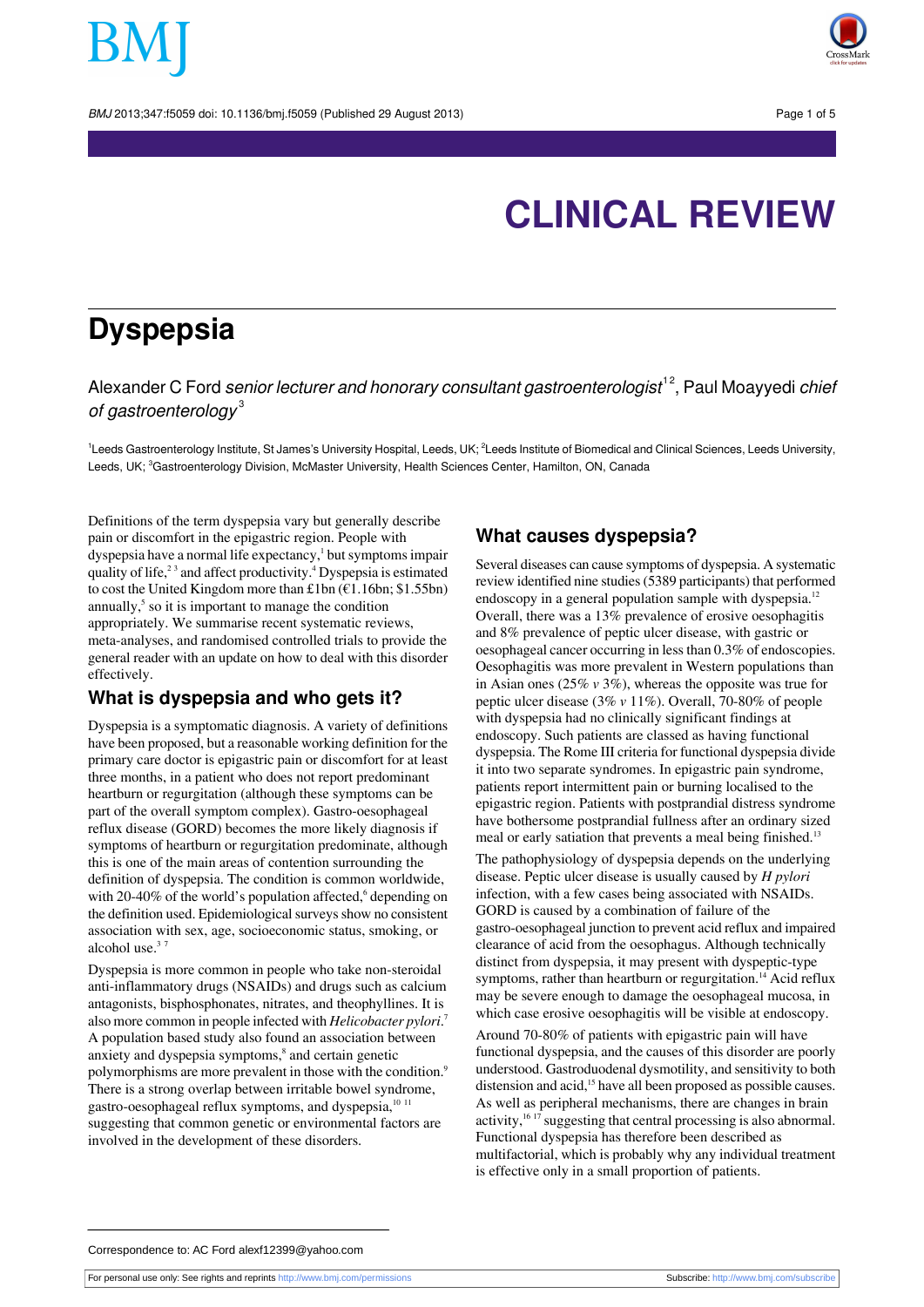#### **Summary points**

Dyspepsia is common—about a fifth of people are affected at some point in their lives

The condition is chronic, with a relapsing and remitting nature

There is no evidence that dyspepsia adversely affects survival

In most patients, no cause for dyspepsia is detected at endoscopy

Gastro-oesophageal cancer is extremely rare in patients with dyspepsia who have no alarm symptoms

Most treatments are safe and well tolerated, but there is little evidence that they have any long term effect on the natural course of the disorder

#### **Sources and selection criteria**

We searched Medline, Embase, the Cochrane Database of Systematic Reviews, and Clinical Evidence online using the search term "dyspepsia", as well as recent conference proceedings. We limited studies to those conducted in adults and focused on systematic reviews, meta-analyses, and high quality randomised controlled trials published during the past five years whenever possible.

The causes of the central nervous system abnormalities, dysmotility, and hypersensitivity seen in functional dyspepsia are poorly understood. Several hypotheses have been proposed, including a subtle increase in inflammatory mediators in the upper gastrointestinal tract.<sup>18</sup> An observation that has garnered the most attention recently is the presence of eosinophils in the duodenum.<sup>19</sup> This has led to the hypothesis that the resulting increase in immune activation and inflammation may cause neuromodulation that gives rise to dysmotility, hypersensitivity, and central nervous system changes. The cause of this immune activation is uncertain, but it is most likely to be an infective process. The obvious candidate would be *H pylori* infection, but other infections can give rise to immune activation of the upper gastrointestinal tract. In support of this, it has been observed that dyspepsia is more common after an episode of acute gastroenteritis.<sup>20</sup>

# **How can the cause of dyspepsia be established?**

Symptoms do not reliably distinguish between organic and functional disease, $^{21}$  and even alarm features (box), such as weight loss, are not particularly helpful.<sup>22</sup> Despite this, in the UK the presence of any of these alarm features is an indication for urgent specialist referral for endoscopy, to exclude upper gastrointestinal cancer.<sup>23</sup> Otherwise, endoscopy is not mandated in the management of dyspepsia, although it is the only way to accurately establish the underlying cause, including functional dyspepsia, which is a diagnosis of exclusion made in the absence of organic findings. However, no country can afford to perform endoscopy in all patients, and most guidelines recommend managing people under the age of 55 years with dyspepsia but no alarm features by testing for *H pylori* non-invasively with the urea breath test or stool antigen. Patients with positive results should be treated with eradication therapy and those with negative results given acid suppression therapy.<sup>24</sup> Gastric scintigraphy may help confirm delayed gastric emptying, particularly in patients with postprandial distress-type symptoms, to direct treatment, although the correlation between gastric emptying rates and symptoms is poor.<sup>25</sup>

# **What are the treatment options? Uninvestigated dyspepsia in primary care or the community**

An individual patient data meta-analysis of randomised controlled trials found that—although prompt endoscopy was superior to testing patients with uninvestigated dyspepsia for *H pylori*, and treating with eradication therapy if positive, in terms

However, it is unclear whether a test and treat approach is preferable to empirical acid suppression first line, because a second individual patient data meta-analysis found no significant difference in symptoms or costs between the two. $27$  Current guidelines state that either option can be used.<sup>28</sup> If the prevalence of *H pylori* in the population is known, it makes sense to use an acid suppression strategy first if prevalence is low (<10%) and an *H pylori* test and treat strategy if the prevalence is higher.<sup>24</sup> If these strategies are unsuccessful, other options (discussed below) can be considered, or the patient can be referred to secondary care for advice and further investigation if appropriate.

of symptom control at 12 months—it was not cost effective.<sup>26</sup>

A six month primary care based Dutch trial compared two management strategies for uninvestigated dyspepsia based around empirical acid suppression.<sup>29</sup> One strategy used a step-up approach, starting with antacids, with treatment escalated to  $H<sub>2</sub>$ antihistamines and then proton pump inhibitors (PPIs) if symptoms remained uncontrolled. The second used a step-down approach, with the drugs given in the reverse order and de-escalated if symptoms improved. Treatment success (adequate relief of symptoms) was similar at six months (72% with step-up *v* 70% with step-down), but costs were significantly lower with the step-up approach. This, together with the small treatment effect in favour of step-up, meant that it came out top in a cost effectiveness analysis.

Another group of primary care patients who may benefit from *H pylori* test and treat are those who do not consult with dyspepsia very often but who require PPIs long term. A trial screened long term PPI usersfor *H pylori* and randomised those who were positive to eradication therapy or placebo. $30$ Eradication therapy significantly reduced symptom scores, PPI prescriptions, consultations for dyspepsia, and dyspepsia related costs. The costs of detection and treatment were less than the money saved after two years of follow-up. Sensitivity analysis showed that the prevalence of *H pylori* would need to be less than 12% before this was no longer cost saving.

It has been estimated that 5% of dyspepsia in the community is attributable to *H pylori*, 7 so population screening and treatment for this organism could theoretically reduce dyspepsia related costs. Results from follow-up studies of people recruited to two large randomised controlled trials of population based screening (and eradication therapy or placebo if *H pylori* positive) in the UK suggest this might be the case, with significantly lower costs and fewer consultations after seven to 10 years. $31\,32$  However, these studies did not follow up all recruited people successfully, so currently there is insufficient evidence to institute population screening and treatment in the UK.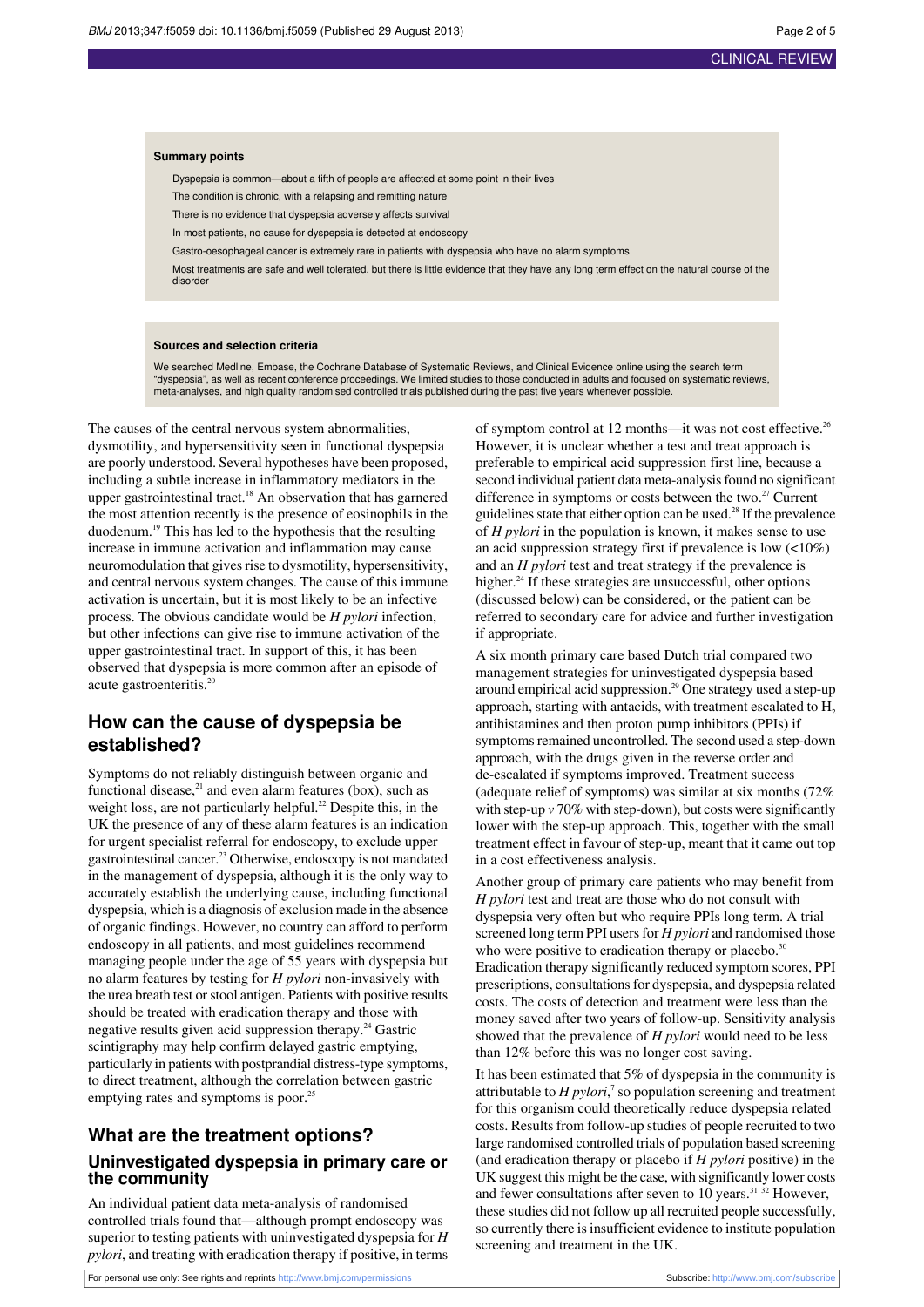Upper gastrointestinal alarm symptoms (taken from National Institute for Health and Care (formerly Clinical)<br>Excellence referral guidelines for suspected cancer<sup>23</sup>)

Age ≥55 years with new onset dyspepsia Chronic gastrointestinal bleeding Dysphagia Progressive unintentional weight loss Persistent vomiting Iron deficiency anaemia Epigastric mass Suspicious barium meal result

## **Peptic ulcer disease**

The causal role of *H pylori* in peptic ulcer disease is well established, and patients with *H pylori* positive disease should receive eradication therapy. A Cochrane review found that the number needed to treat (NNT) with eradication therapy to prevent one duodenal ulcer relapse (26 placebo controlled trials) was 2 and for gastric ulcer (nine trials) the number was  $3^{33}$ Although there was significant heterogeneity between studies in both analyses, all but one trial showed a significant benefit with eradication therapy. PPI triple therapy (a PPI plus two antibiotics (clarithromycin with amoxicillin or metronidazole)) should be used in areas like the UK where clarithromycin resistance is less than 10%, with bismuth quadruple therapy (bismuth plus a PPI and two antibiotics) being given where resistance is higher.<sup>34</sup> Most cases of *H pylori* negative peptic ulcer disease are caused by NSAIDs, and trials show that PPIs are superior to  $H_2$  antihistamines for ulcer healing in this situation.<sup>35</sup> <sup>36</sup> *H pylori* negative, NSAID negative peptic ulcer disease is rare and probably requires long term PPI treatment.

## **Functional dyspepsia**

## Diet and lifestyle

Food diaries from a small study of 29 patients suggest that people with functional dyspepsia eat fewer meals and consume less energy and fat than healthy controls, $37$  but whether this is a cause or a consequence of symptoms is unclear. Although the prevalence of undiagnosed coeliac disease is higher in people with symptoms of irritable bowel syndrome, $38$  this is not the case in dyspepsia.<sup>39</sup> It is also unclear whether non-coeliac gluten sensitivity is involved in symptom generation in some patients with functional dyspepsia. Doctors often advise people with dyspepsia to lose weight, avoid fatty food and alcohol, or stop smoking, but there is little evidence that these measures improve symptoms.<sup>40</sup> As a result, drugs are the mainstay of treatment.

## Acid suppression therapy

Antacids neutralise gastric acid, the production of which is controlled by gastrin, histamine, and acetylcholine receptors. Once stimulated, these receptors activate proton pumps in the parietal cell.  $\mathrm{H}_2$  antihistamines and PPIs reduce acid production by blocking  $H_2$  receptors or the proton pump, respectively. Because PPIs act on the proton pump itself, these drugs lead to more profound acid suppression than  $H_2$  antihistamines or antacids.

A Cochrane review hasstudied the efficacy of acid suppressants in functional dyspepsia.<sup>41</sup> One placebo controlled trial of antacids showed no benefit. Twelve randomised controlled trials of  $H_2$ antihistamines versus placebo found that these drugs were effective for the treatment of functional dyspepsia (NNT=7). However, there was significant heterogeneity between studies, which was not explained by sensitivity analysis, and evidence

of funnel plot asymmetry, suggesting publication bias or other small study effects. Their efficacy may therefore have been overestimated. Ten trials studied PPIs. Again, there was a significant benefit over placebo, although this was modest  $(NNT=10)$ . There was significant heterogeneity between studies, with no obvious explanation, but no funnel plot asymmetry. A subgroup analysis conducted according to predominant symptom showed that PPIs were most beneficial in patients with reflux-type symptoms and more effective than placebo in patients with epigastric pain. However, they were no more effective than placebo in those with dysmotility-like functional dyspepsia.<sup>42</sup>

Most trials used PPIs for four to eight weeks. This seems a reasonable duration, especially as concerns have been raised recently about the safety of long term PPI use. Observational studies suggest that hip fracture, community acquired pneumonia, and *Clostridium difficile* infection are more common in PPI users,<sup>43,44</sup> although all these associations were extremely modest, and direct causation cannot be assumed from studies such as these.

## H pylori eradication therapy

The benefit of eradication therapy is less pronounced in functional dyspepsia than in peptic ulcer disease, but treatment is still more effective than placebo. In a Cochrane review of 21 placebo controlled trials the NNT for improvement in symptoms after eradicating *H pylori* was 14, with no heterogeneity between studies and no evidence of funnel plot asymmetry.<sup>45</sup>

### Prokinetic drugs

Prokinetics enhance gastrointestinal motility. Examples include 5-hydroxytryptamine-4  $(5-HT_4)$  receptor agonists, such as cispride and mosapride, and the dopamine antagonists metoclopramide and domperidone. A Cochrane review identified 24 placebo controlled trials of prokinetics in functional dyspepsia.<sup>41</sup> Most used cisapride, which has been withdrawn owing to concerns over cardiac safety, with only one trial studying mosapride or domperidone, and no randomised controlled trials of metoclopramide. Overall, these drugs seemed to be highly effective (NNT=6). However, there was significant heterogeneity between studies, which was not explained by sensitivity analysis, and funnel plot asymmetry, which suggests that their apparent efficacy may be due to publication bias. In addition, when only high quality trials were included in the analysis the benefit was no longer apparent.<sup>46</sup>

## Antidepressants and psychological therapies

Patients with functional dyspepsia, as with most other functional gastrointestinal disorders, have higher rates of anxiety, depression, and other psychological conditions than healthy people.<sup>47</sup> Antidepressants seem to be of benefit in irritable bowel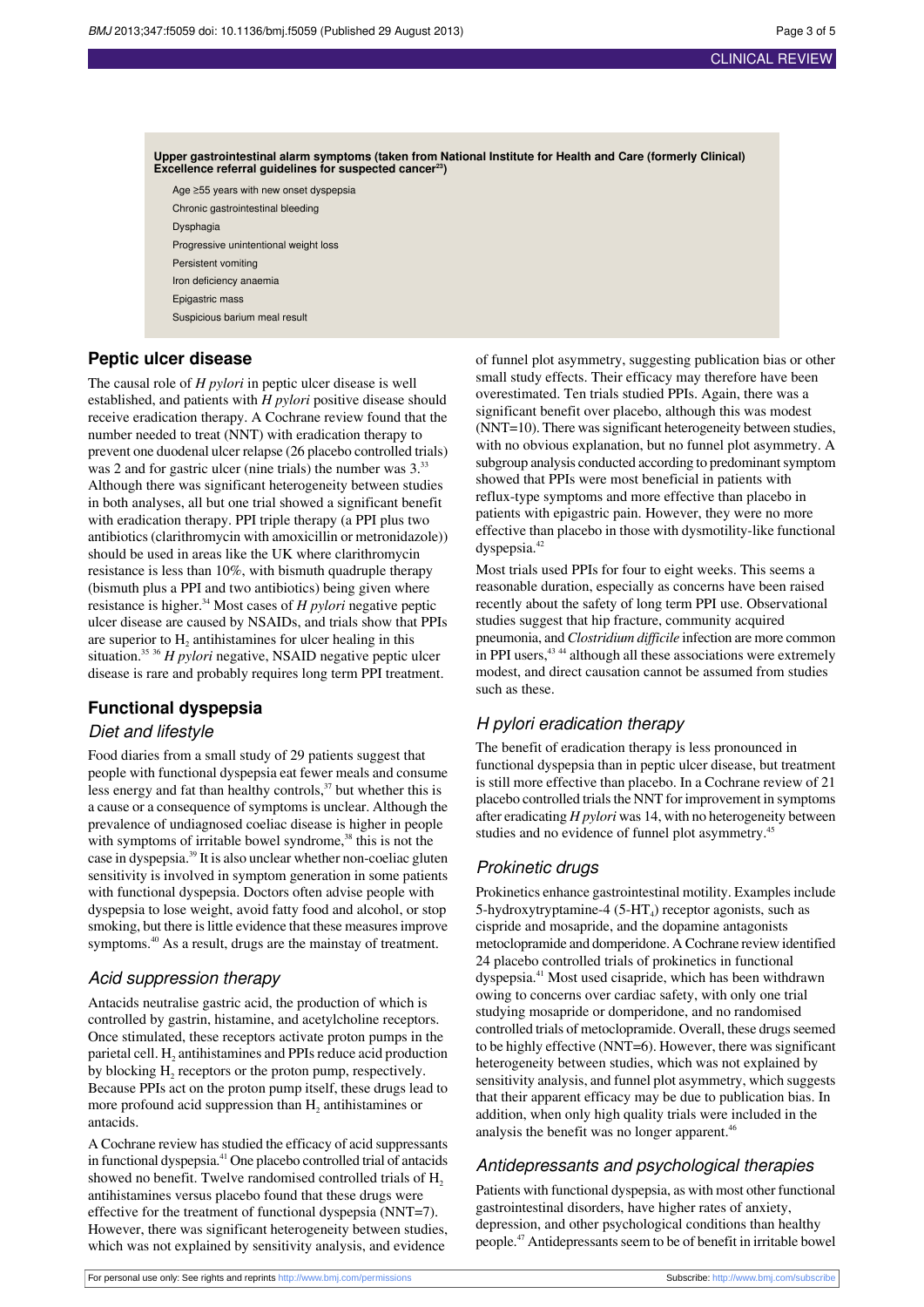syndrome,<sup>48</sup> and three trials have recently been conducted in functional dyspepsia. In a Chinese study, a low dose of the tricyclic antidepressant imipramine was significantly more effective than placebo (response rate 64% *v* 44%).<sup>49</sup> In another Chinese trial the selective serotonin reuptake inhibitor sertraline was not superior to placebo (28% experienced complete symptom resolution in both treatment arms).<sup>50</sup> Finally, in a placebo controlled trial of the tricyclic antidepressant amitriptyline or the selective serotonin reuptake inhibitor escitalopram, only amitriptyline showed a significant benefit over placebo.<sup>51</sup> Withdrawal owing to adverse events was more common with antidepressants in all three trials. These findings suggest that, if an antidepressant is used, a tricyclic is preferable.

A Cochrane review of the efficacy of psychological interventions in functional dyspepsia identified four trials.<sup>52</sup> Formal meta-analysis was not possible because of incomplete data reporting. The authors concluded that insufficient evidence existed for any benefit. Little has been published since this systematic review. A small randomised controlled trial of patients in whom conventional treatments had failed compared cognitive behavioural therapy (CBT) as an adjunct to intensive medical treatment (including testing for and targeting motor and sensory abnormalities) with intensive medical treatment alone or standard medical treatment.<sup>53</sup> A response was significantly more likely with intensive medical therapy combined with CBT compared with standard treatment (54% *v* 17%), but response rates were similar with intensive medical treatment alone (46%), suggesting that CBT may have no additive benefit. Despite the lack of evidence for any benefit, it seems reasonable to consider psychological treatments in patients with troublesome symptoms who have coexistent anxiety or depression.

### Alternative therapies

In a randomised controlled trial that compared acupuncture with a sham procedure in functional dyspepsia, response rates were significantly higher with true acupuncture  $(71\% \text{ v } 35\%).$ <sup>54</sup> A smaller sham controlled trial,<sup>55</sup> which included neurological imaging studies, found that acupuncture led to deactivation of the anterior cingulate cortex, insula, thalamus, and hypothalamus, which are all involved in processing painful visceral stimuli, perhaps explaining its therapeutic mechanism.

The herbal preparation iberogast, also known as STW5, which is a combination of plant extracts, has been tested in several trials of functional dyspepsia. Iberogast significantly improved symptom scores compared with placebo in one trial,<sup>56</sup> and in another 43% of patients randomised to iberogast reported resolution of symptoms at eight weeks compared with only 3% with placebo.<sup>57</sup> A single placebo controlled trial also found that peppermint oil, combined with caraway oil, was beneficial in functional dyspepsia.<sup>58</sup> At the time of writing, no randomised controlled trials have investigated probiotics in dyspepsia.

Contributors: Both authors conceived and designed the article, drafted the manuscript, and approved the final version. ACF is guarantor. Competing interests: We have read and understood the BMJ Group policy on declaration of interests and declare the following interests: ACF has received speaker's fees from Shire Pharmaceuticals; PM has received speakers fees from Shire Pharmaceuticals, Forest Canada, and AstraZeneca; his chair is funded in part by an unrestricted donation from AstraZeneca to McMaster University.

Provenance and peer review: Commissioned; externally peer reviewed.

1 Ford AC, Forman D, Bailey AG, Axon ATR, Moayyedi P. Effect of dyspepsia on survival: a longitudinal 10-year follow-up study. Am J Gastroenterol 2012;107:912-21.

- 2 Ford AC, Forman D, Bailey AG, Axon ATR, Moayyedi P. Initial poor quality of life and new onset of dyspepsia: Results from a longitudinal 10-year follow-up study. Gut 2007;56:321-7.
- 3 Mahadeva S, Yadav H, Rampal S, Everett SM, Goh K-L. Ethnic variation, epidemiological factors and quality of life impairment associated with dyspepsia in urban Malaysia. Aliment Pharmacol Ther 2010;31:1141-51.
- 4 Brook RA, Kleinman NL, Choung RS, Melkonian AK, Smeeding JE, Talley NJ. Functional dyspepsia impacts absenteeism and direct and indirect costs. Clin Gastroenterol Hepatol 2010;8:498-503.
- 5 Moayyedi P, Mason J. Clinical and economic consequences of dyspepsia in the community. Gut 2002;50(suppl 4):10-2.
- 6 Marwaha A, Ford AC, Lim A, Moayyedi P. Worldwide prevalence of dyspepsia: Systematic review and meta-analysis. Gastroenterology 2009;136(suppl 1):A182.
- Moayyedi P, Forman D, Braunholtz D, Feltbower R, Crocombe W, Liptrott M, et al. The proportion of upper gastrointestinal symptoms in the community associated with Helicobacter pylori, lifestyle factors, and nonsteroidal anti-inflammatory drugs. Am J Gastroenterol 2000;95:1448-55.
- 8 Aro P, Talley NJ, Ronkainen J, Storskrubb T, Vieth M, Johansson SE, et al. Anxiety is associated with uninvestigated and functional dyspepsia (Rome III criteria) in a Swedish population-based study. Gastroenterology 2009;137:94-100.
- 9 Mujakovic S, ter Linde JJ, de Wit NJ, van Marrewijk CJ, Fransen GA, Onland-Moret NC, et al. Serotonin receptor 3A polymorphism c.-42C > T is associated with severe dyspepsia. BMC Med Genet 2011;12:140.
- 10 Ford AC, Marwaha A, Lim A, Moayyedi P. Systematic review and meta-analysis of the prevalence of irritable bowel syndrome in individuals with dyspepsia. Clin Gastroenterol Hepatol 2010;8:401-9.
- 11 Choung RS, Locke III GR, Schleck CD, Zinsmeister AR, Talley NJ. Overlap of dyspepsia and gastroesophageal reflux in the general population: one disease or distinct entities? Neurogastroenterol Motil 2012;24:229-34.
- 12 Ford AC, Marwaha A, Lim A, Moayyedi P. What is the prevalence of clinically significant endoscopic findings in subjects with dyspepsia? Systematic review and meta-analysis. Clin Gastroenterol Hepatol 2010;8:830-7.
- Tack J, Talley NJ, Camilleri M, Holtmann G, Hu P, Malagelada JR, et al. Functional gastroduodenal disorders. Gastroenterology 2006;130:1466-79.
- 14 Moayyedi P, Talley NJ. Gastro-oesophageal reflux disease. Lancet 2006;367:2086-100.
- 15 Moayyedi P. Dyspepsia. *Curr Opin Gastroenterol* 2012;28:602-7.<br>16 Zhou G. Oin W. Zeng F. Liu P. Yang X. von Deneem KM. et al. White
- Zhou G, Qin W, Zeng F, Liu P, Yang X, von Deneem KM, et al. White-matter microstructural changes in functional dyspepsia: a diffusion tensor imaging study. Am J Gastroenterol 2013;108:260-9.
- Zeng F, Qin W, Liang F, Liu J, Tang Y, Liu X, et al. Abnormal resting brain activity in patients with functional dyspepsia is related to symptom severity. Gastroenterology 2011;141:499-506.
- 18 Liebregts T, Adam B, Bredack C, Gururatsakul M, Pilkington KR, Brierley SM, et al. Small bowel homing T cells are associated with symptoms and delayed gastric emptying in functional dyspepsia. Am J Gastroenterol 2011;106:1089-98.
- 19 Talley NJ, Walker MM, Aro P, Ronkainen J, Storskrubb T, Hindley LA, et al. Non-ulcer dyspepsia and duodenal eosinophilia: an adult endoscopic population-based case-control study. Clin Gastroenterol Hepatol 2007;5:1175-83.
- 20 Ford AC, Thabane M, Collins SM, Moayyedi P, Garg AX, Clark WF, et al. Prevalence of uninvestigated dyspepsia 8 years after a large waterborne outbreak of bacterial dysentery: a cohort study. Gastroenterology 2010;138:1727-36.
- 21 Moayyedi P, Talley NJ, Fennerty MB, Vakil N. Can the clinical history distinguish between organic and functional dyspepsia? JAMA 2006;295:1566-76.
- 22 Vakil N, Moayyedi P, Fennerty MB, Talley NJ. Limited value of alarm features in the diagnosis of upper gastrointestinal malignancy: systematic review and meta-analysis. Gastroenterology 2006;131:390-401.
- 23 National Institute for Health and Clinical Excellence. Referral guidelines for suspected cancer. 2005. [www.nice.org.uk/nicemedia/live/10968/29814/29814.pdf.](http://www.nice.org.uk/nicemedia/live/10968/29814/29814.pdf)
- 24 American Gastroenterological Association. American Gastroenterological Association technical review on the evaluation of dyspepsia. Gastroenterology 2005;129:1756-80.
- 25 Talley NJ, Locke GR III, Lahr BD, Zinsmeister AR, Tougas G, Ligozio G,, et al. Functional dyspepsia, delayed gastric emptying, and impaired quality of life. Gut 2006;55:933-9.
- 26 Ford AC, Qume M, Moayyedi P, Arents NLA, Lassen AT, Logan RFA, et al. Helicobacter pylori "test and treat" or endoscopy for managing dyspepsia? An individual patient data meta-analysis. Gastroenterology 2005;128:1838-44
- 27 Ford AC, Moayyedi P, Jarbol DE, Logan RFA, Delaney BC. Meta-analysis: Helicobacter pylori "test and treat" compared with empirical acid suppression for managing dyspepsia. Aliment Pharmacol Ther 2008;28:534-44.
- National Institute for Clinical Excellence. Dyspepsia. Managing dyspepsia in adults in primary care. 2004. [www.nice.org.uk/nicemedia/pdf/CG017fullguideline.pdf](http://www.nice.org.uk/nicemedia/pdf/CG017fullguideline.pdf).
- 29 Van Marrewijk CJ, Mujakovic S, Fransen GAJ, Numans ME, de Wit NJ, Muris JWM, et al. Effect and cost-effectiveness of step-up versus step-down treatment with antacids, H<sub>2</sub>-receptor antagonists, and proton pump inhibitors in patients with new onset dyspepsia (DIAMOND study): a primary-care-based randomised controlled trial. Lancet 2009;373:215-25.
- 30 Raghunath AS, Hungin AP, Mason J, Jackson W. Helicobacter pylori eradication in long-term proton pump inhibitor users in primary care: A randomized controlled trial. Aliment Pharmacol Ther 2007;25:585-92.
- 31 Ford AC, Forman D, Bailey AG, Axon ATR, Moayyedi P. A community screening program for Helicobacter pylori saves money: ten-year follow-up of a randomised controlled trial. Gastroenterology 2005;129:1910-7.
- 32 Harvey RF, Lane JA, Nair P, Egger M, Harvey I, Donovan J, et al. Clinical trial: prolonged beneficial effect of Helicobacter pylori eradication on dyspepsia consultations—the Bristol helicobacter project. Aliment Pharmacol Ther 2010;32:394-400.
- 33 Ford AC, Delaney BC, Forman D, Moayyedi P. Eradication therapy in Helicobacter pylori positive peptic ulcer disease: systematic review and economic analysis. Am J Gastroenterol 2004;99:1833-55.
- 34 Malfertheiner P, Megraud F, O'Morain CA, Atherton J, Axon AT, Bazzoli F, et al; European Helicobacter Study Group. Management of Helicobacter pylori infection: the Maastricht IV Florence consensus report. Gut 2012;61:646-64.
- 35 Yeomans ND, Tulassay Z, Juhasz L, Racz I, van Rensburg CJ, Swannell AJ, et al. A comparison of omeprazole with ranitidine for ulcers associated with nonsteroidal antiinflammatory drugs. Acid Suppression Trial: Ranitidine versus Omeprazole for NSAID-associated Ulcer Treatment (ASTRONAUT) study group. N Engl J Med 1998;338:719-26.